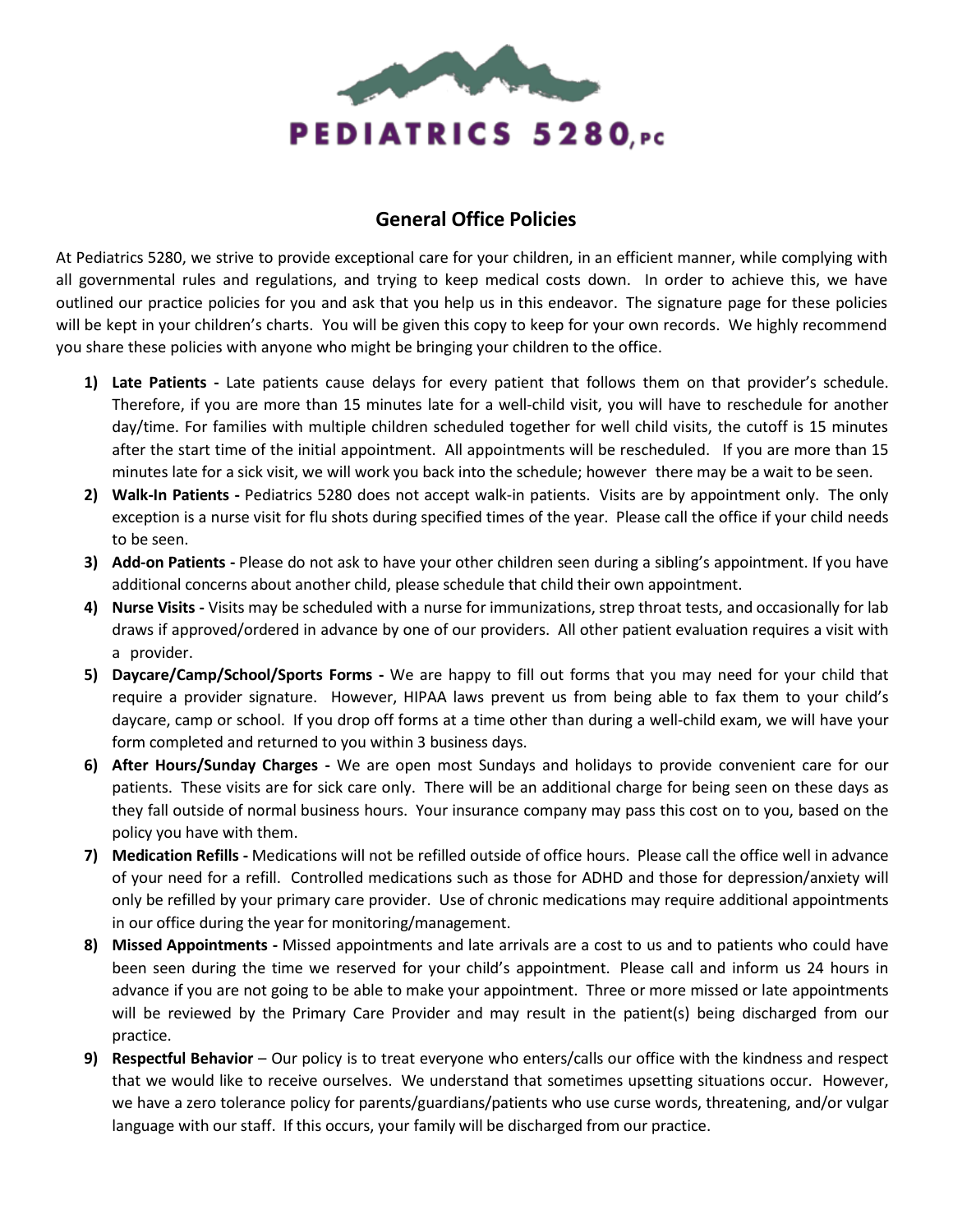## **Financial Office Policies**

- **10) Insurance:** Your insurance is a contract between you and your carrier. We work with most insurance companies, however, it is your responsibility to check with your carrier and confirm that we are "in-network" for your plan. The benefit packages vary from plan to plan. It is your responsibility to know what benefits and restrictions your plan has. As a courtesy to you, we will bill your insurance company for your child's visits. You will be responsible for any charges not paid by your insurance company.
- **11) Insurance Cards**: Please bring your insurance card and photo ID with you to *each* office visit. If your child is being brought to the office by a grandparent, nanny, older sibling, etc., please arrange for the insurance card to be presented as well. Although this may seem unnecessary and redundant to you, we are trying to avoid you being financially responsible for a visit by always filing insurance claims with the correct Policy Identification information.
- **12) Co-Payments:** Co-payments are due at the time of check-in. If your child is brought to the office by a grandparent, nanny, older sibling, etc., please arrange for payment to be given at the time of the office visit. A co-payment is due even when coming into the office for a nurse visit. There are only a few instances where we are not legally obligated to collect it. The receptionist will inform you if a co-payment is not going to be necessary.
- **13) Deductibles:** Some insurance plans require policy holders to meet a certain deductible amount before they will pay for any medical expenses. We will bill your insurance company first and then you will be responsible for any amount after that.
- **14) Patients with no Insurance or Out-of-Network Insurance:** If a patient has no insurance or insurance with which we are not contracted, we are still committed to his/her care and well-being. We offer a time-of-service discount off of our regular charges to those individuals, if the charges are paid in full at the time of the office visit.
- **15) Billing Statements and Collections:** After we have received payment from the insurance company, we will send you one itemized billing statement. Three additional statements, consisting of the balance forward, will be sent out in 30 day increments if payment is not received in full. If you are having financial difficulty, please inform our billing department. Pediatrics 5280, PC is more than willing to work with families who have an outstanding balance. However, there are situations in which an account must be referred to an outside collections agency. If an account does go to collections, no further appointments will be made, and the family will be dismissed from the practice.
- **16) Referrals:** If your insurance contract requires a referral to see a specialist or for other services such as physical therapy or radiology procedures, you must receive a referral from our office prior to receiving that care. Referrals will only be made after we have evaluated the problem and have determined that a referral is medically necessary. Except in medical emergencies, please allow 7 days for a referral to be processed. You may be financially responsible for any charges incurred if you receive care from a specialist without a referral.

## **\*\*Please sign and complete the following page\*\***